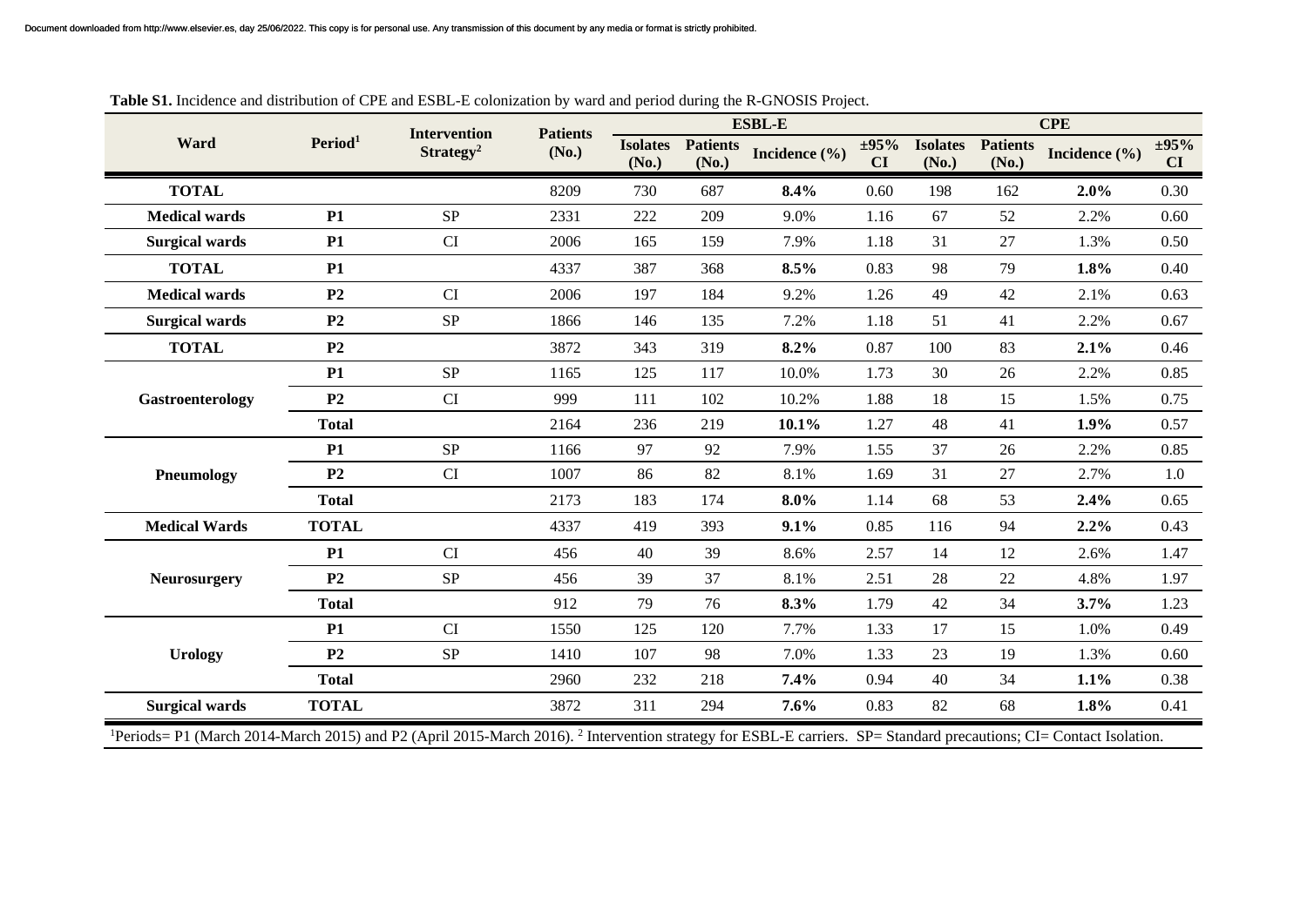Table S2. CPE species distribution and diversity (SDI) by semesters and periods during the R-GNOSIS Project.  $\sim$  $\sim$ 

 $\overline{\phantom{a}}$ 

| Ward                  | Semester       |                |                             |                             |                              |                              |                              |                              |                              |                          |                              |                              | <b>LATOT</b> | IGS  |
|-----------------------|----------------|----------------|-----------------------------|-----------------------------|------------------------------|------------------------------|------------------------------|------------------------------|------------------------------|--------------------------|------------------------------|------------------------------|--------------|------|
|                       |                | <b>Kp</b>      | Ec                          | Ecl                         | <b>Kaer</b>                  | E k                          | Cf                           | Ck                           | Ko                           | Ka                       | Ro                           | $\mathbb{R} p$               |              |      |
| Gastroenterology      | S1             | $\overline{4}$ | 6                           | 5                           | $\overline{\phantom{0}}$     | $\overline{\phantom{0}}$     | $\overline{a}$               | $\mathbf{1}$                 | $\blacksquare$               | $\mathbf{1}$             | $\blacksquare$               | $\overline{\phantom{a}}$     | 17           | 0.77 |
|                       | S <sub>2</sub> | 6              | 1                           | $\mathfrak{Z}$              | 1                            | $\overline{a}$               |                              | $\overline{a}$               | $\mathbf{1}$                 | $\mathbf{1}$             | $\qquad \qquad -$            | $\qquad \qquad -$            | 13           | 0.77 |
|                       | S <sub>3</sub> | 3              | $\overline{4}$              | 1                           | L,                           | $\overline{a}$               | 1                            | $\qquad \qquad \blacksquare$ | $\mathbf{1}$                 | $\overline{a}$           | $\overline{a}$               | $\overline{\phantom{a}}$     | 10           | 0.8  |
|                       | <b>S4</b>      | 5              | 3                           | $\overline{\phantom{0}}$    |                              |                              | $\overline{\phantom{a}}$     |                              | $\qquad \qquad -$            |                          | $\overline{\phantom{0}}$     | $\qquad \qquad \blacksquare$ | ${\bf 8}$    | 0.53 |
|                       | <b>Total</b>   | 18             | 14                          | 9                           | $\mathbf{1}$                 | $\blacksquare$               | 1                            | 1                            | $\boldsymbol{2}$             | $\overline{\mathbf{c}}$  |                              | $\blacksquare$               | 48           | 0.74 |
| <b>Pneumology</b>     | S <sub>1</sub> | $\overline{4}$ | $\mathbf{2}$                | $\mathfrak{Z}$              | $\overline{a}$               | $\qquad \qquad \blacksquare$ | $\overline{c}$               | $\qquad \qquad \blacksquare$ | $\overline{a}$               | $\mathbf{1}$             | $\mathbf{1}$                 | $\blacksquare$               | 13           | 0.86 |
|                       | S <sub>2</sub> | 10             | 5                           | $\,1$                       | 1                            | $\qquad \qquad \blacksquare$ | 3                            | $\qquad \qquad \blacksquare$ | 3                            | $\mathbf{1}$             | $\overline{a}$               | $\overline{a}$               | 24           | 0.78 |
|                       | S <sub>3</sub> | 11             | $\overline{c}$              | $\overline{c}$              | $\overline{\phantom{0}}$     | $\qquad \qquad -$            | 1                            | $\qquad \qquad -$            | $\overline{\phantom{0}}$     | $\qquad \qquad -$        | $\overline{\phantom{0}}$     | $\qquad \qquad -$            | 16           | 0.52 |
|                       | <b>S4</b>      | 9              | 3                           | 1                           | $\overline{\phantom{0}}$     | $\overline{a}$               | 1                            | $\overline{a}$               | $\overline{\phantom{0}}$     |                          | $\overline{a}$               | 1                            | 15           | 0.63 |
|                       | <b>Total</b>   | 34             | 12                          | 7                           | $\mathbf{1}$                 | $\blacksquare$               | 7                            | ۰                            | 3                            | $\boldsymbol{2}$         | $\mathbf{1}$                 | $\mathbf{1}$                 | 68           | 0.7  |
|                       | S <sub>1</sub> | 6              | $\mathbf{1}$                | $\overline{a}$              | $\overline{a}$               | $\overline{\phantom{a}}$     | $\overline{\phantom{a}}$     | $\overline{\phantom{a}}$     | $\overline{a}$               | $\overline{\phantom{a}}$ | $\overline{a}$               | $\overline{a}$               | 7            | 0.29 |
| Neurosurgery          | S <sub>2</sub> | 3              | $\overline{c}$              | 1                           | $\qquad \qquad \blacksquare$ | $\overline{\phantom{0}}$     | $\overline{\phantom{a}}$     | $\overline{\phantom{0}}$     | $\mathbf{1}$                 | $\overline{\phantom{a}}$ | $\overline{a}$               | $\qquad \qquad \blacksquare$ | $\pmb{7}$    | 0.81 |
|                       | S <sub>3</sub> | 3              | $\overline{\phantom{0}}$    | 1                           | $\frac{1}{2}$                | $\overline{\phantom{a}}$     | $\overline{\phantom{a}}$     | $\overline{a}$               | $\overline{a}$               | $\overline{\phantom{a}}$ | $\overline{a}$               | $\overline{a}$               | 4            | 0.5  |
|                       | S <sub>4</sub> | 22             | $\overline{c}$              | $\overline{a}$              | $\qquad \qquad \blacksquare$ | $\overline{\phantom{0}}$     | $\overline{\phantom{a}}$     | $\overline{\phantom{0}}$     | $\qquad \qquad -$            | $\qquad \qquad -$        | $\qquad \qquad \blacksquare$ | $\qquad \qquad \blacksquare$ | 24           | 0.16 |
|                       | <b>Total</b>   | 34             | 5                           | $\boldsymbol{2}$            | $\blacksquare$               | ٠                            | $\blacksquare$               | ٠                            | 1                            | $\blacksquare$           | ٠                            | $\blacksquare$               | 42           | 0.34 |
| <b>Urology</b>        | S1             | 3              | $\overline{2}$              | $\qquad \qquad -$           | $\qquad \qquad \blacksquare$ | $\overline{\phantom{0}}$     | $\overline{\phantom{a}}$     | $\qquad \qquad \blacksquare$ | $\qquad \qquad -$            | $\mathbf{1}$             | $\qquad \qquad \blacksquare$ | $\overline{\phantom{a}}$     | 6            | 0.73 |
|                       | S <sub>2</sub> | $\overline{4}$ | $\qquad \qquad -$           | $\overline{c}$              | 2                            | $\blacksquare$               | 1                            | $\overline{\phantom{0}}$     | $\overline{c}$               | $\overline{\phantom{a}}$ | $\overline{\phantom{a}}$     | $\overline{\phantom{a}}$     | 11           | 0.84 |
|                       | S <sub>3</sub> | 11             | $\mathfrak{Z}$              | $\mathbf{1}$                | $\overline{2}$               | $\overline{\phantom{0}}$     | $\overline{a}$               | $\qquad \qquad -$            | $\overline{a}$               | $\mathbf{1}$             | $\qquad \qquad -$            | $\qquad \qquad -$            | 18           | 0.61 |
|                       | <b>S4</b>      | $\overline{c}$ | $\sqrt{2}$                  | 1                           | $\qquad \qquad \Box$         | $\overline{\phantom{0}}$     | $\overline{a}$               | $\qquad \qquad \blacksquare$ | $\qquad \qquad -$            | $\qquad \qquad -$        | $\qquad \qquad -$            | $\blacksquare$               | 5            | 0.8  |
|                       | <b>Total</b>   | 20             | $\pmb{7}$                   | $\boldsymbol{4}$            | $\overline{\mathbf{4}}$      | $\blacksquare$               | 1                            | ۰                            | $\boldsymbol{2}$             | $\overline{\mathbf{c}}$  | ۰                            | ۰                            | 40           | 0.71 |
| <b>Total S1</b>       |                | 17             | 11                          | 8                           | $\overline{\phantom{a}}$     | $\qquad \qquad \blacksquare$ | 2                            | 1                            | $\overline{\phantom{0}}$     | 3                        | 1                            | $\overline{\phantom{a}}$     | 43           | 0.73 |
| <b>Total S2</b>       |                | 23             | 8                           | $\boldsymbol{7}$            | 4                            | $\qquad \qquad \blacksquare$ | 4                            | $\qquad \qquad \blacksquare$ | 7                            | $\overline{c}$           | $\qquad \qquad \blacksquare$ | $\overline{\phantom{a}}$     | 55           | 0.77 |
| <b>Total S3</b>       |                | 28             | 9                           | 5                           | $\overline{c}$               | $\overline{a}$               | 2                            | $\overline{a}$               | 1                            | 1                        | $\qquad \qquad \blacksquare$ | $\overline{\phantom{a}}$     | 48           | 0.62 |
| <b>Total S4</b>       |                | 38             | 10                          | $\mathbf{2}$                | $\qquad \qquad \blacksquare$ | $\overline{\phantom{0}}$     | 1                            | $\overline{\phantom{0}}$     | $\qquad \qquad \blacksquare$ | $\overline{\phantom{a}}$ | $\qquad \qquad \blacksquare$ | 1                            | 52           | 0.43 |
| Gastroenterology      | <b>P1</b>      | 10             | 7                           | 8                           | 1                            | $\overline{\phantom{0}}$     | $\overline{\phantom{a}}$     | $\mathbf{1}$                 | $\mathbf{1}$                 | $\overline{c}$           | $\overline{\phantom{a}}$     | $\qquad \qquad \blacksquare$ | 30           | 0.77 |
|                       | P <sub>2</sub> | $\,$ 8 $\,$    | $\boldsymbol{7}$            | $\,1$                       | $\overline{a}$               | $\qquad \qquad \blacksquare$ | 1                            | $\overline{\phantom{0}}$     | $\mathbf{1}$                 | $\qquad \qquad -$        | $\qquad \qquad \blacksquare$ | $\blacksquare$               | 18           | 0.68 |
| <b>Pneumology</b>     | <b>P1</b>      | 14             | 7                           | $\overline{\mathcal{L}}$    | 1                            |                              | 5                            |                              | 3                            | $\overline{c}$           | $\mathbf{1}$                 |                              | 37           | 0.77 |
|                       | P <sub>2</sub> | 20             | 5                           | $\ensuremath{\mathfrak{Z}}$ | $\overline{\phantom{a}}$     | $\overline{\phantom{a}}$     | $\overline{c}$               | $\overline{\phantom{a}}$     | $\qquad \qquad -$            | $\overline{\phantom{a}}$ | $\overline{\phantom{a}}$     | 1                            | 31           | 0.56 |
| <b>Medical wards</b>  | P1             | 24             | 14                          | 12                          | $\overline{c}$               | $\overline{\phantom{a}}$     | 5                            | $\mathbf{1}$                 | $\overline{4}$               | $\overline{4}$           | $\,1\,$                      | $\overline{a}$               | 67           | 0.79 |
|                       | P <sub>2</sub> | 28             | 12                          | $\overline{4}$              | $\overline{\phantom{a}}$     | $\frac{1}{2}$                | 3                            | $\overline{\phantom{a}}$     | $\mathbf 1$                  | $\overline{\phantom{a}}$ | ÷,                           | 1                            | 49           | 0.61 |
| <b>Neurosurgery</b>   | P1             | 9              | $\ensuremath{\mathfrak{Z}}$ | $\mathbf{1}$                | $\overline{\phantom{0}}$     | $\qquad \qquad -$            | $\qquad \qquad \blacksquare$ | $\overline{\phantom{a}}$     | $\mathbf{1}$                 | $\blacksquare$           | $\overline{\phantom{0}}$     | $\overline{\phantom{a}}$     | 14           | 0.57 |
|                       | P <sub>2</sub> | 25             | $\sqrt{2}$                  | $\mathbf{1}$                | $\overline{\phantom{a}}$     | $\overline{\phantom{0}}$     | $\overline{\phantom{m}}$     | $\overline{\phantom{m}}$     | $\overline{\phantom{a}}$     | $\overline{\phantom{m}}$ | $\qquad \qquad -$            | $\overline{\phantom{a}}$     | 28           | 0.2  |
| <b>Urology</b>        | P1             | $\tau$         | $\boldsymbol{2}$            | $\sqrt{2}$                  | $\sqrt{2}$                   | $\frac{1}{2}$                | $\mathbf{1}$                 | $\overline{\phantom{0}}$     | $\sqrt{2}$                   | $\,1$                    | $\overline{a}$               | $\overline{\phantom{a}}$     | $17\,$       | 0.76 |
|                       | P <sub>2</sub> | 13             | $\sqrt{5}$                  | $\boldsymbol{2}$            | $\sqrt{2}$                   | $\overline{\phantom{0}}$     | $\overline{\phantom{0}}$     | $\overline{\phantom{a}}$     | $\overline{a}$               | $\,1$                    | $\overline{\phantom{a}}$     | $\overline{\phantom{a}}$     | 23           | 0.64 |
| <b>Surgical wards</b> | P1             | 16             | 5                           | 3                           | $\overline{c}$               | $\blacksquare$               | $\mathbf{1}$                 | $\qquad \qquad -$            | 3                            | $\mathbf{1}$             | $\blacksquare$               | $\overline{\phantom{a}}$     | 31           | 0.71 |
|                       | P2             | 38             | $\tau$                      | $\mathfrak{Z}$              | $\sqrt{2}$                   | $\qquad \qquad -$            | $\qquad \qquad -$            | $\overline{\phantom{0}}$     | $\overline{a}$               | $\,1$                    | $\overline{\phantom{a}}$     | $\overline{\phantom{a}}$     | 51           | 0.43 |
| <b>Total P1</b>       |                | 40             | 19                          | 15                          | $\overline{4}$               | $\blacksquare$               | 6                            | $\mathbf{1}$                 | $\boldsymbol{7}$             | 5                        | $\,1\,$                      | $\overline{a}$               | 98           | 0.77 |
| <b>Total P2</b>       |                | 66             | 19                          | $\tau$                      | 2                            | $\qquad \qquad -$            | 3                            | $\overline{\phantom{a}}$     | $\mathbf{1}$                 | $\mathbf{1}$             | $\overline{\phantom{a}}$     | $\mathbf{1}$                 | <b>100</b>   | 0.54 |
| <b>TOTAL</b>          |                | 106            | 38                          | 22                          | $\boldsymbol{6}$             | ÷                            | 9                            | $\mathbf{1}$                 | $\bf{8}$                     | 6                        | $\mathbf{1}$                 | $\mathbf{1}$                 | <b>198</b>   | 0.66 |

Kp=*K. pneumoniae*, Ec=*E. coli*, Ecl=*E. cloacae* complex, Kaer=*K. aerogenes*, Ek*= E. kobei*; Cf=*C. freundii*, Ck=*C. koseri*, Kox=*K. oxytoca*, Ka=*Kluyvera* spp., Ro=*R. ornithinolytica*, Rp=*R. planticola*.